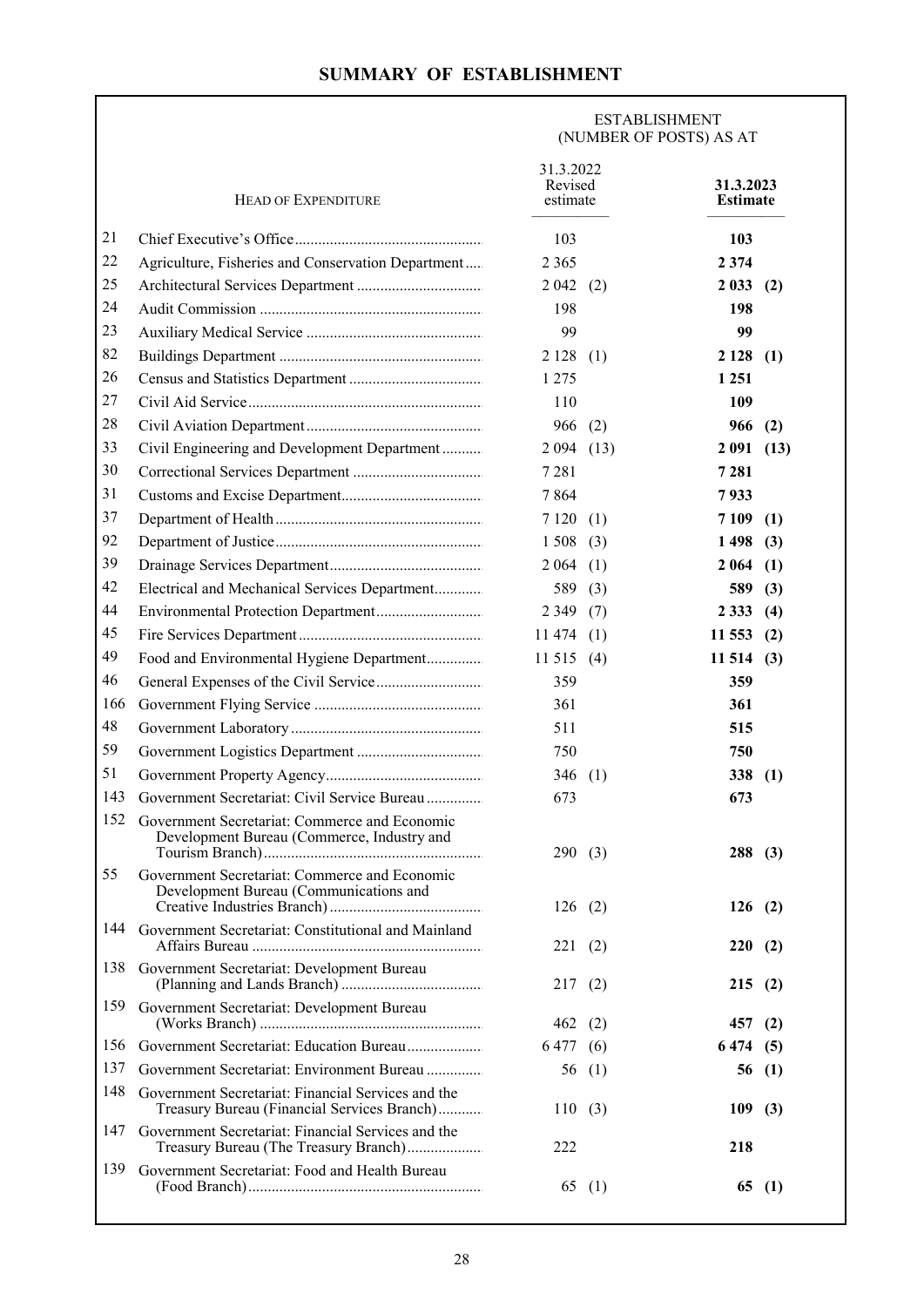## **SUMMARY OF ESTABLISHMENT**

 $\Gamma$ 

|     |                                                                                                       | <b>ESTABLISHMENT</b><br>(NUMBER OF POSTS) AS AT |     |                              |     |  |
|-----|-------------------------------------------------------------------------------------------------------|-------------------------------------------------|-----|------------------------------|-----|--|
|     | <b>HEAD OF EXPENDITURE</b>                                                                            | 31.3.2022<br>Revised<br>estimate                |     | 31.3.2023<br><b>Estimate</b> |     |  |
| 140 | Government Secretariat: Food and Health Bureau                                                        | 226(1)                                          |     | 223(1)                       |     |  |
| 53  | Government Secretariat: Home Affairs Bureau                                                           | 358(5)                                          |     | 321(5)                       |     |  |
| 135 | Government Secretariat: Innovation and Technology                                                     | 177                                             |     | 171                          |     |  |
| 155 | Government Secretariat: Innovation and Technology                                                     | 311                                             |     | 311                          |     |  |
| 141 | Government Secretariat: Labour and Welfare Bureau                                                     | 139                                             |     | 138                          |     |  |
| 47  | Government Secretariat: Office of the Government                                                      | 725                                             |     | 724                          |     |  |
| 142 | Government Secretariat: Offices of the Chief<br>Secretary for Administration and the Financial        | 544 $(2)$                                       |     | 532(1)                       |     |  |
| 96  | Government Secretariat: Overseas Economic and                                                         | 228                                             |     | 228                          |     |  |
| 151 |                                                                                                       | 247(1)                                          |     | 245(1)                       |     |  |
| 158 | Government Secretariat: Transport and Housing                                                         | 226(4)                                          |     | 225(4)                       |     |  |
| 60  |                                                                                                       | 2510(7)                                         |     | 2499(6)                      |     |  |
| 63  |                                                                                                       | 2300(1)                                         |     | 2302(1)                      |     |  |
| 168 |                                                                                                       | 364                                             |     | 372                          |     |  |
| 122 |                                                                                                       | 38 390 (1)                                      |     | 38 397                       | (1) |  |
| 70  |                                                                                                       | 9223(1)                                         |     | 8975                         | (1) |  |
| 72  | Independent Commission Against Corruption                                                             | 1 5 4 2                                         |     | 1552(2)                      |     |  |
| 74  |                                                                                                       | 455                                             |     | 453                          |     |  |
| 76  |                                                                                                       | 2934                                            |     | 2937                         |     |  |
| 78  |                                                                                                       | 189                                             |     | 193                          |     |  |
| 79  |                                                                                                       | 40                                              |     | 40                           |     |  |
| 174 | Joint Secretariat for the Advisory Bodies on Civil<br>Service and Judicial Salaries and Conditions of | 35                                              |     | 35                           |     |  |
| 80  |                                                                                                       | 2 0 8 3                                         | (2) | 2 0 8 1                      | (2) |  |
| 90  |                                                                                                       | 2 5 7 8                                         | (2) | 2 5 7 3                      | (2) |  |
| 91  |                                                                                                       | 4 8 2 4                                         | (2) | 4 794                        | (2) |  |
| 94  |                                                                                                       | 563                                             |     | 563                          |     |  |
| 95  |                                                                                                       | 10 4 31                                         |     | 10 475                       |     |  |
| 100 |                                                                                                       | 1499                                            |     | 1499                         |     |  |
| 180 | Office for Film, Newspaper and Article                                                                | 66                                              |     | 66                           |     |  |
| 116 |                                                                                                       | 286                                             |     | 282                          |     |  |
| 118 |                                                                                                       | 965                                             | (2) | 961                          | (2) |  |
| 136 |                                                                                                       | 33                                              |     | 33                           |     |  |
| 160 |                                                                                                       | 760                                             |     | 768                          |     |  |
| 162 |                                                                                                       | 918                                             |     | 979                          |     |  |
| 163 |                                                                                                       | 312                                             |     | 310                          |     |  |